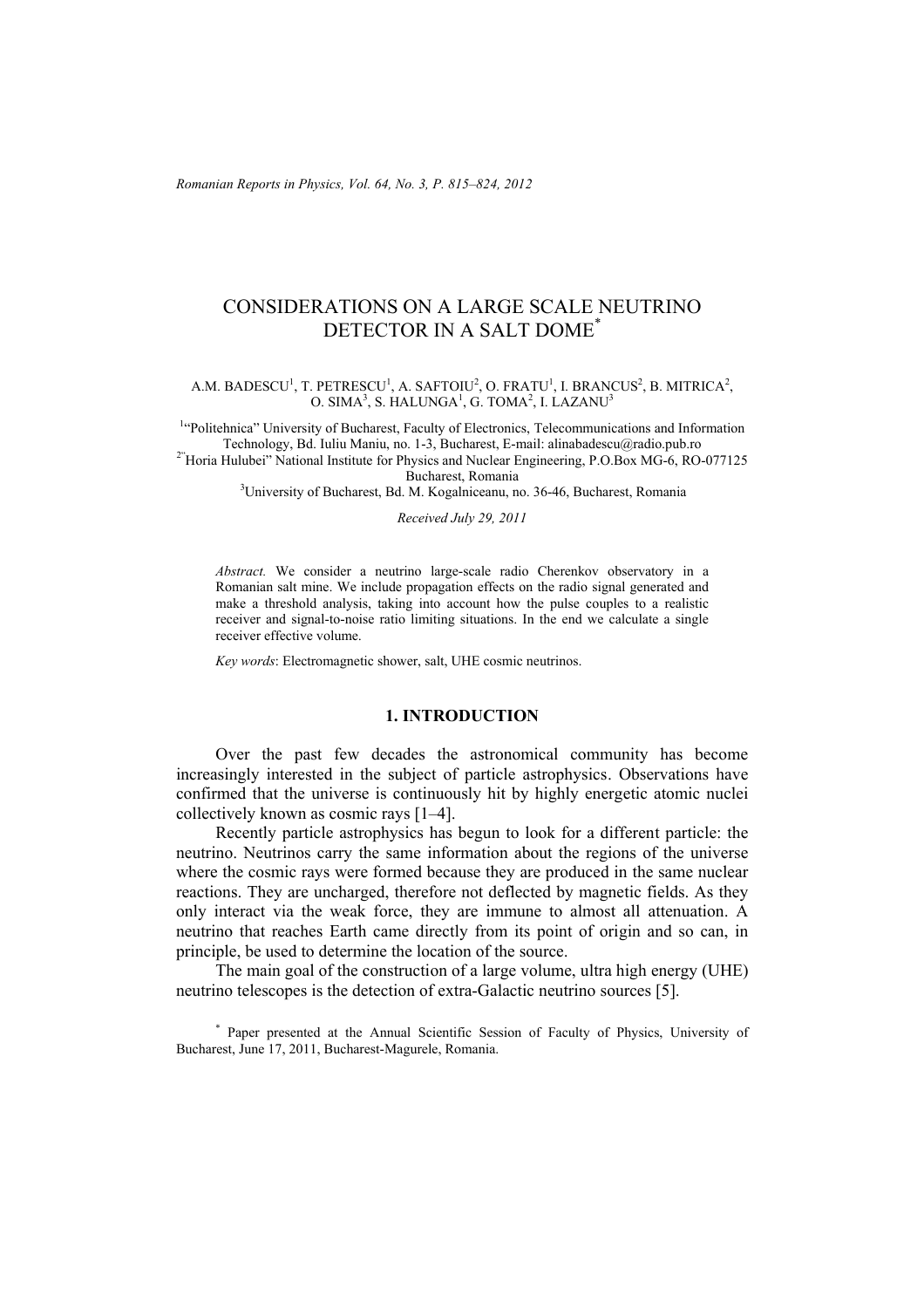Below the  $10^{16}$ eV threshold, neutrinos are detected by optical Cherenkov telescopes. Above this limit, the best performances of detection can be achieved using radio technologies. Acoustic technology looks also promising.

Neutrino telescopes detect the three types of neutrinos via the process of primarily upward-going or horizontal neutrinos interacting with a nucleon of the matter comprising or surrounding the detector volume [6]. The debris, consisting of an electron or hadrons depending on the neutrino type and mediation boson involved, produces a shower within the detector. Several new neutrino detectors were planed and are now being built [7–10].

As a result of Askaryan effect [11] a nanosecond pulse of coherent Cherenkov radio emission can be observed in directions corresponding to a 'spread' conical surface with the opening equal to Cherenkov angle [12–15]. According to [16], the radiation is coherent and the electric field is proportional to the negative charge in the cascade. The power of radio emission grows as the square of the energy of the shower.

This paper is structured as follows: in Section II we present briefly the basic structure of the detector and in Section III we analyze the characteristics of the radio signal on its propagation from the site of the shower to the antenna. We study the pulse at the input of a realistic receiver and the behavior of the key instrument radio antenna - in Section IV. Signal-to-noise ratio (SNR) limiting situations are presented in Section V while Section VI deals with the effective volume of a single receiver. Last section summarizes our main results.

# **2. BASIC GEOMETRY OF THE DETECTOR**

Because of the large volume and high sensitivities involved, equipment will be configured in multiple radio stations (RS) deployed in a 3D grid. Each RS will include two vertical polarization antennas and two horizontal polarization ones. A pair of antennas (horizontal and vertical polarization), can detect the strengths of electrical field. The arrival time of the waves can be correlated between RS to find the incoming neutrino direction.

As presented in [17], we decided to select the operating frequency of 187.5 MHz and to keep the distance between antennas around 2 m in order to avoid mutual coupling. Each receiving antenna is followed by a bandpass filter to select the spectral components and two low noise amplifiers. The output is recorded in a control center.

The control center must include circuits for hardware triggering, digitization and modulation. After a hardware and a software trigger, the signals from the four receiving antennas are multiplexed and transmitted to surface for further processing. Software triggering is used for elimination of false events. In the end, signals from all antennas are correlated for event reconstruction.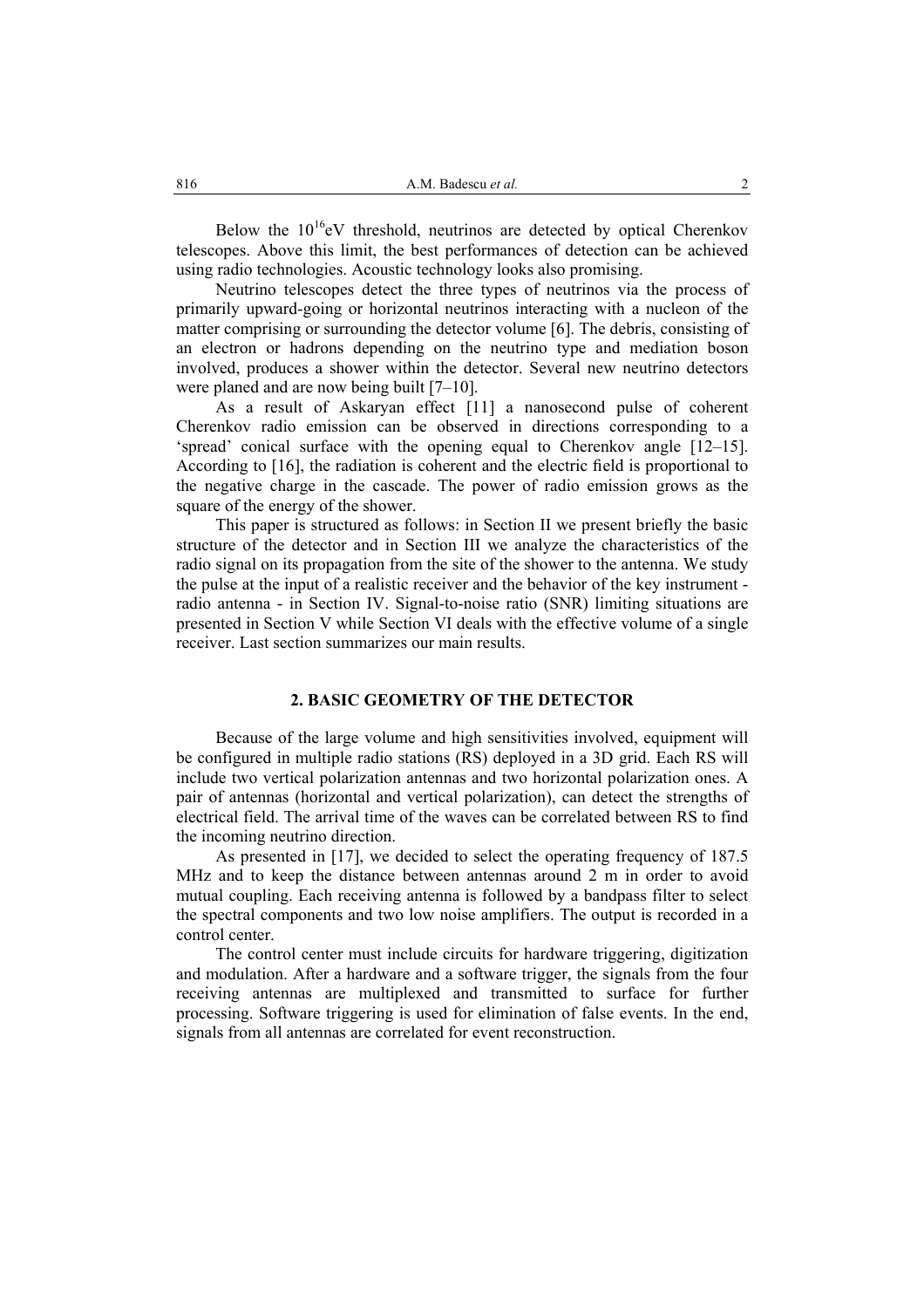Following [18–20], the detector configuration consists of strings with multiple RS. The pulse generated by the shower is a ring-shaped structure that propagates along the surface of a cone defined by the Cherenkov angle for the medium. On its way it meets the RSs that measure its characteristics. All data collected from all antennas is used to fit the energy and direction of the primary particle.

The RS spacing and also the distance between strings is given by the minimum neutrino energy to be detected, structure of the shower (given by the neutrino type) and the height of the dome. For best performances, other factors should be included in optimization programs, like: antenna characteristics, medium properties, signal to noise ratio etc. A symmetrical structure in the *xOy* plane would decrease the processing time.

# **3. CHARACTERISTICS OF THE RADIO PULSE AND PROPAGATION EFFECTS**

We will consider the parameterization of the coherent radio pulses from showers given in [21], which allows us to predict the properties of radio pulses in different media without performing time-consuming Monte Carlo GEANT4 simulations. This is valid for frequencies typically below 10 GHz (at which condition for the far-field response is met  $-$  [22]. For this parameterization, the closer the observation angle is to the Cherenkov angle, wider the pulse gets, making it much easier to detect. The amplitude also increases.

The coherent waves will propagation in salt so according to [23] we can expect no scattering effects and depolarization phenomena. On the other hand, both real and imaginary parts of the permittivity are temperature and frequency dependent [24].

As we have performed no measurements of the properties of salt yet, we will assume a homogeneous, nondispersive media characterized by a dielectric constant of  $\varepsilon_1 = 6 + i10^{-3}$ . We have chosen this value for permittivity because studies carried out by [25] have shown that salt has a dielectric constant in the 5–7 range at 300 MHz.

The imaginary part of the permittivity is a measure of the absorptions in the medium. The absorption coefficient is given by [19].

The second propagation phenomenon to consider are reflexions at separation borders between dielectrics. We will assume that the boreholes that contain the antennas are filled with air. This way, the electromagnetic radiation from showers travels first in the salt medium and only a fraction of it will cross the interface of separation between the two media (salt/air) while the rest will be reflected backwards and regarded as loss.

For unpolarized incoming radiation, the ratio of the transmitted to incident field from salt to air is given in [26]. If  $\varepsilon_1 = 6 + i10^{-3}$ , we calculated *T* = 0.7846.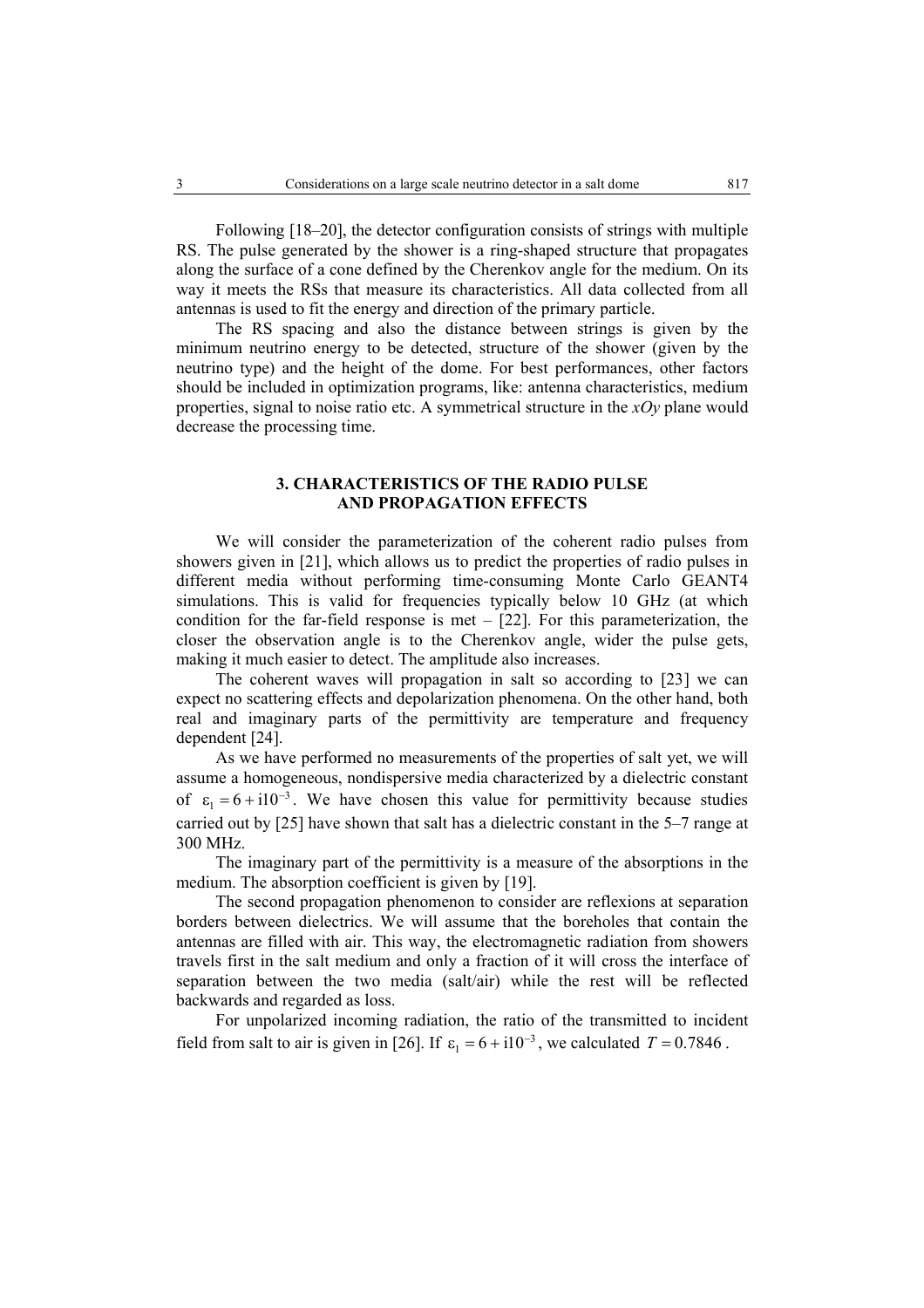#### **4. ANTENNA CHARACTERISTICS**

Knowledge of antenna behavior is very important especially as in Ultra Wide Band (UWB) systems conventional methods for characterizing the antenna prove limiting. The need of UWB system is given by the broad band type of the Cherenkov pulse spectrum. In such systems, the antenna acts like a filter so a transfer function must be associated with it [27].

The antenna transfer function is the ratio of the antenna output voltage  $V_{rec}$  to the *E*-field at the antenna  $|E_{ant}|$ . Its dimension is a length, the so-called effective antenna length. For a dipole antenna (that are cheap and easy to use in such a detector), the transfer function depends on the intrinsic impedance of free space, the receiver input impedance, radiation resistance, the speed of light in medium (here, air), the length of the dipole and  $\theta_a$  – the angle of incidence with respect to the normal (broadside) of the antenna. For more details see [17].

The power delivered to the receiver is maximum if the antenna is followed by an adapted filter with a matched load impedance. This gives the voltage delivered to the load  $V_L$ .

One can see in Fig. 1 that the voltage drops almost exponentially with the distance between the shower and antenna. As expected from the transfer function of the dipole antenna, the maximum voltage is recorded for waves coming at an angle of  $\theta_a = 90$  deg. An increase in the primary particle energy with a factor of 100 is producing a voltage that is one order of magnitude higher.



Fig. 1 – The voltage delivered to the receiver as function of the distance between antenna and the shower for a primary particle energy of 10 PeV (thinner lines) and 100 PeV (thicker lines) for three incoming angles:  $30^{\circ}$  (continuous lines),  $60^{\circ}$  (dotted lines) and  $90^{\circ}$  (dashed lines).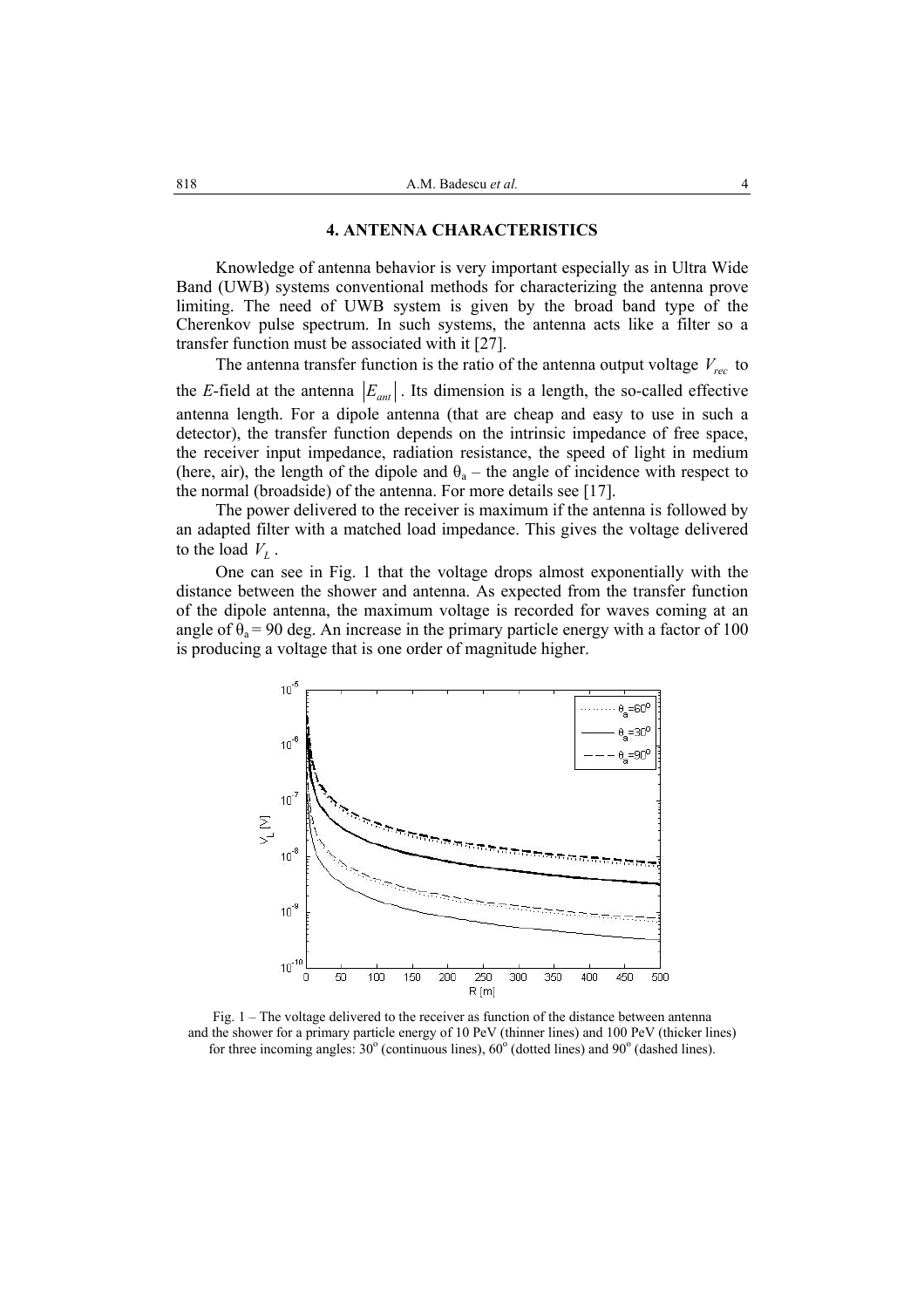## **5. SIGNAL TO NOISE RATIO LIMITATIONS**

After calculating the voltage delivered to the receiver system, we must investigate the problem of the possibility of detecting the signal under noise.

 Detection of known signal in a white Gaussian noise background is a standard problem of signal processing and is maximized in the sense of maximizing the signal to noise ratio by use of a matched correlation receiver. In [28] it was suggested that:

$$
SNR^{2} = \frac{2}{kT_{n}} \left( \int_{-\infty}^{\infty} \left| V_{L}(f) \right|^{2} df \right)^{2} / \int_{-\infty}^{\infty} \left| V_{L}(f) \right|^{2} R_{L}(f) df \qquad (1)
$$

where  $R_L$  is the resistive component of the load impedance  $Z_L$  and  $T_n$  – the system temperature.

We have assumed a system temperature of 450 K (based on a temperature of about 310 K for the salt and a receiver noise temperature of 140 K, consistent with low-noise amplifiers available commercially). We have taken into account just Johnson thermal noise as background noise is neglectable (salt in domes is covered by thick soil which absorbs completely radio electromagnetic waves, natural or artificial).

The SNR depends on more than one factors but the most important is the energy of the primary particle. Due to that, an imposed SNR will give the minimum (threshold) energy that can be detected. For an observation angle equal to the Cherenkov angle, the threshold energy is given in Table 1 for two SNRs. The values are dependent on the distance *R* between shower and antenna and on the angle of incidence with respect to the normal (broadside) of the antenna  $\theta_a$ .

| $\theta_a[^{\circ}]$ | $R$ [m] | $E_{thres}$ [eV] (for SNR = 5) | $E_{thres}$ [eV] (for SNR = 1) |
|----------------------|---------|--------------------------------|--------------------------------|
| 30                   | 100     | $1.32 \cdot 10^{17}$           | $6.28 \cdot 10^{16}$           |
| 30                   | 500     | $1.02 \cdot 10^{18}$           | $4.86 \cdot 10^{17}$           |
| 60                   | 100     | $2.31 \cdot 10^{17}$           | $1.09 \cdot 10^{17}$           |
| 60                   | 60      | $7.56 \cdot 10^{17}$           | $3.59 \cdot 10^{16}$           |

*Table 1*  Minimum energy that can be detected by a dipole antenna for given SNRs

We plotted the variation of SNR with the distance between shower and antenna for  $\theta_a = 60$  deg. (Fig. 2). One can see that in this configuration, particles with energies below 1PeV cannot be detected. Particles with energies of  $10^{16}$ eV can be detected only if the distance  $R$  is less than 6 m (for an imposed SNR equal to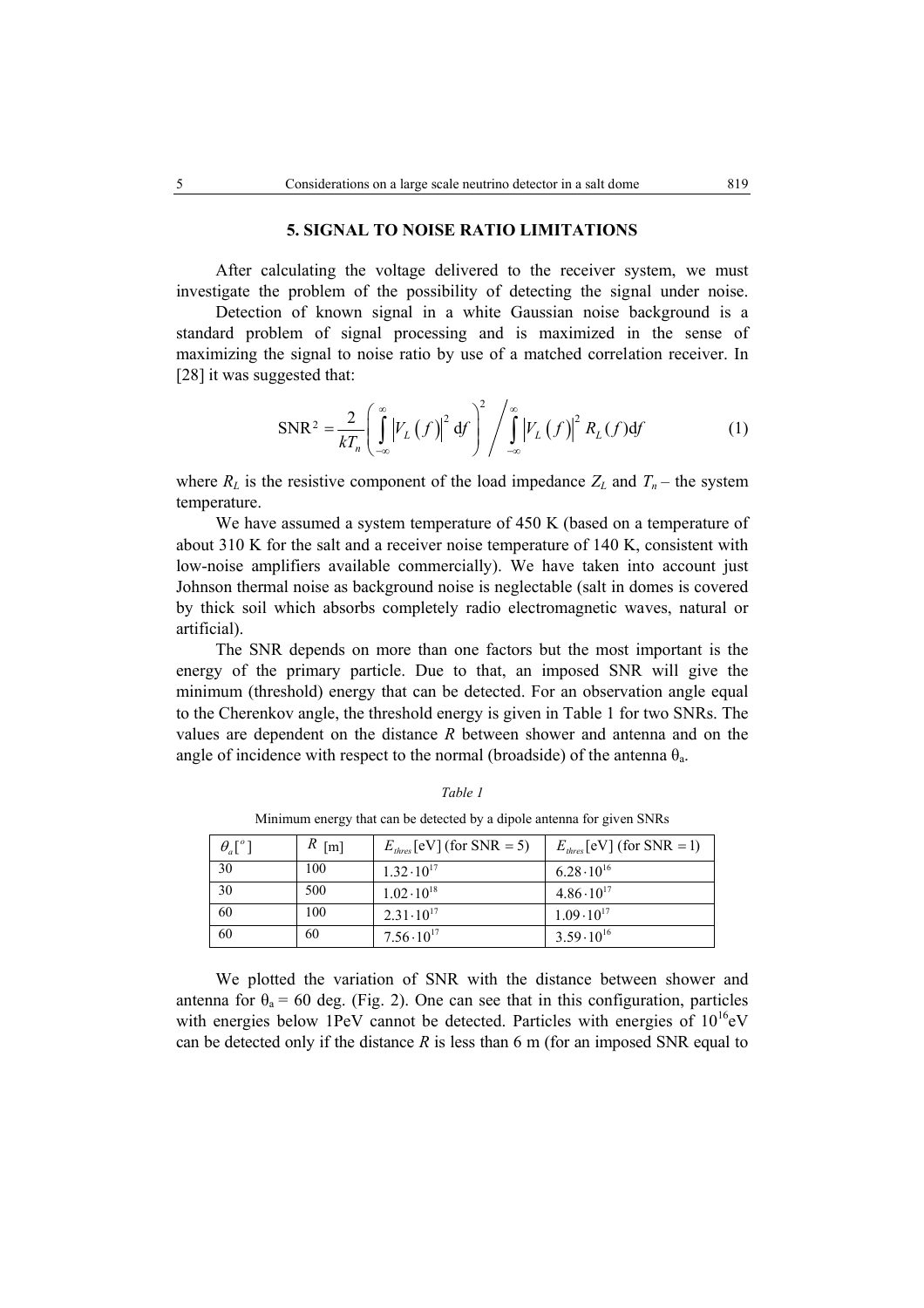5) and less than 16 m if SNR=1 (the Glashow resonance can be observed only if  $R < 1$ m when SNR = 5 and at  $R < 11$ m when SNR = 1). The minimum distance becomes much larger at higher energies (at  $10^{17}$ eV,  $R = 80$  m respectively 187 m for a SNR equal to 5, respectively 1).



Fig. 2 – The signal to noise ratio as function of the distance between the shower and the antenna for different energies of the primary neutrinos: with a dash-dotted line was represented an energy of  $10^{15}$ eV, with continuous line - an energy of  $10^{16}$  eV, with a dashed line an energy of  $10^{17}$  eV and with a dotted line an energy of  $10^{18}$ eV. The two vertical lines represent the dB representation of a SNR=5 (thin line) and a SNR=1 (thick line).

### **6. EFFECTIVE VOLUMES**

An effective volume for events with energies of primaries  $E_0$  and incident direction  $\theta$  is defined by [28] as the collection of potential shower positions that satisfies a signal to noise ratio greater than a given value (we have fixed  $\theta = \theta_c$ ).

For each variable position of the electromagnetic shower, the sensitive detector is an ellipse with the major axis parallel to the dipole antenna (maximum distance is reached as expected when  $\theta_a=90$  deg. – Fig. 3). Its value is given by the signal to noise ratio condition and the angle relative to the antenna. Each combination of  $E_0$  and  $\theta$  has its own ellipse shaped volume that is the effective volume of the receiver for a particular energy and flux direction. At energies of 1 EeV, the region that can be detected by antennas extends for more than 1 km from the antenna.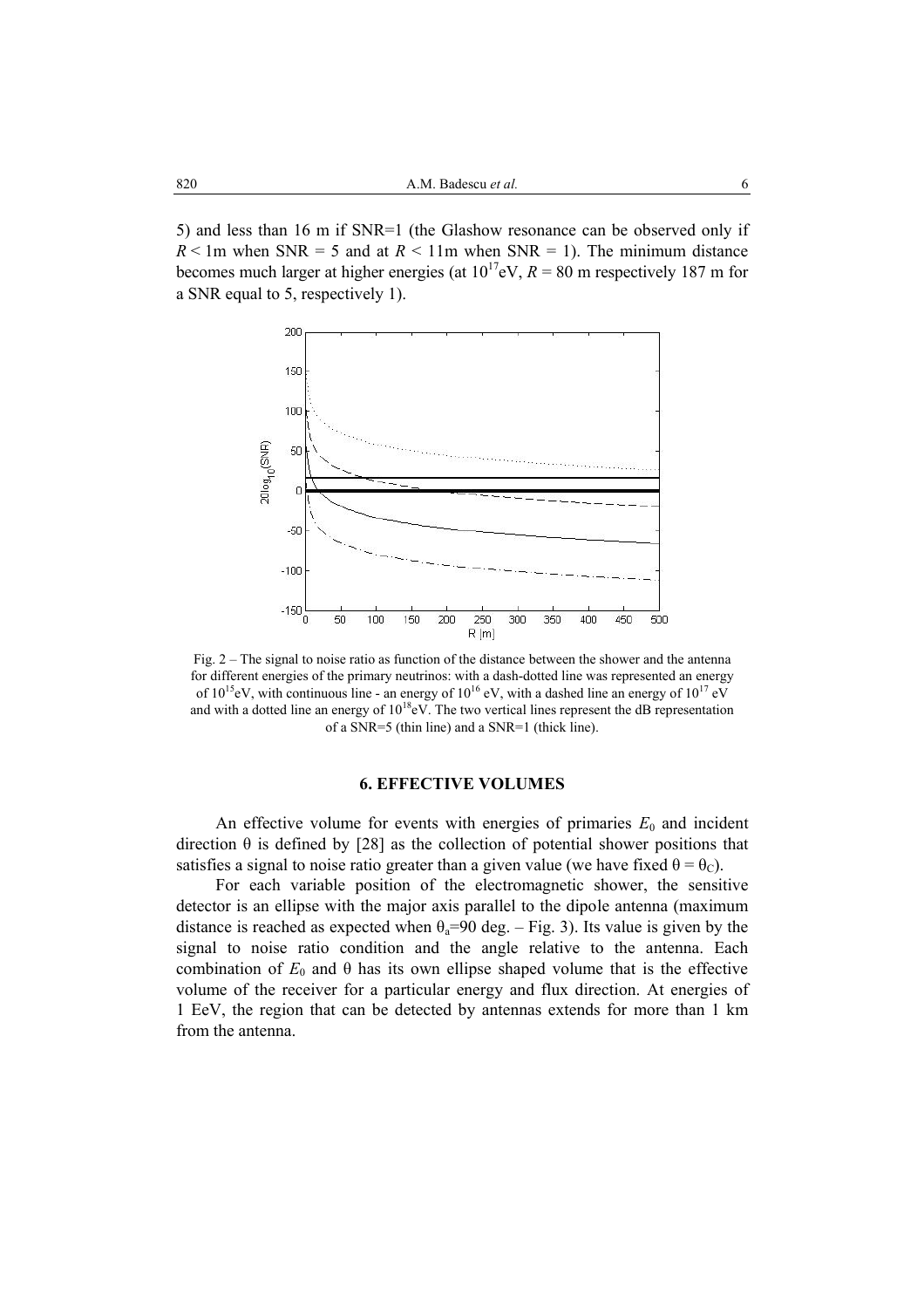

Fig. 3 – Sensitive volume for events with energies of primaries  $E_0$  and incident direction  $\theta = \theta_C$ . The contour indicate  $SNR = 5$  (continuous line) and  $SNR = 1$  (dashed lines) for energies of 10 PeV and 100 PeV with the incoming direction fixed  $\theta = \theta_C$ .

For each energy of the primary, the total volume of one detector is obtained by rotating the ellipse around the *Ox* axis. The volume that one antenna can 'see' reaches tens of cubic kilometers at the highest energies (Fig. 4). This effect of the overall very large, km-scale detection volume will compensate for the small neutrino cross sections and the small expected fluxes of high-energy cosmic neutrinos.



Fig. 4 – Total volume that an antenna can observe as function of the energy of the primary particle.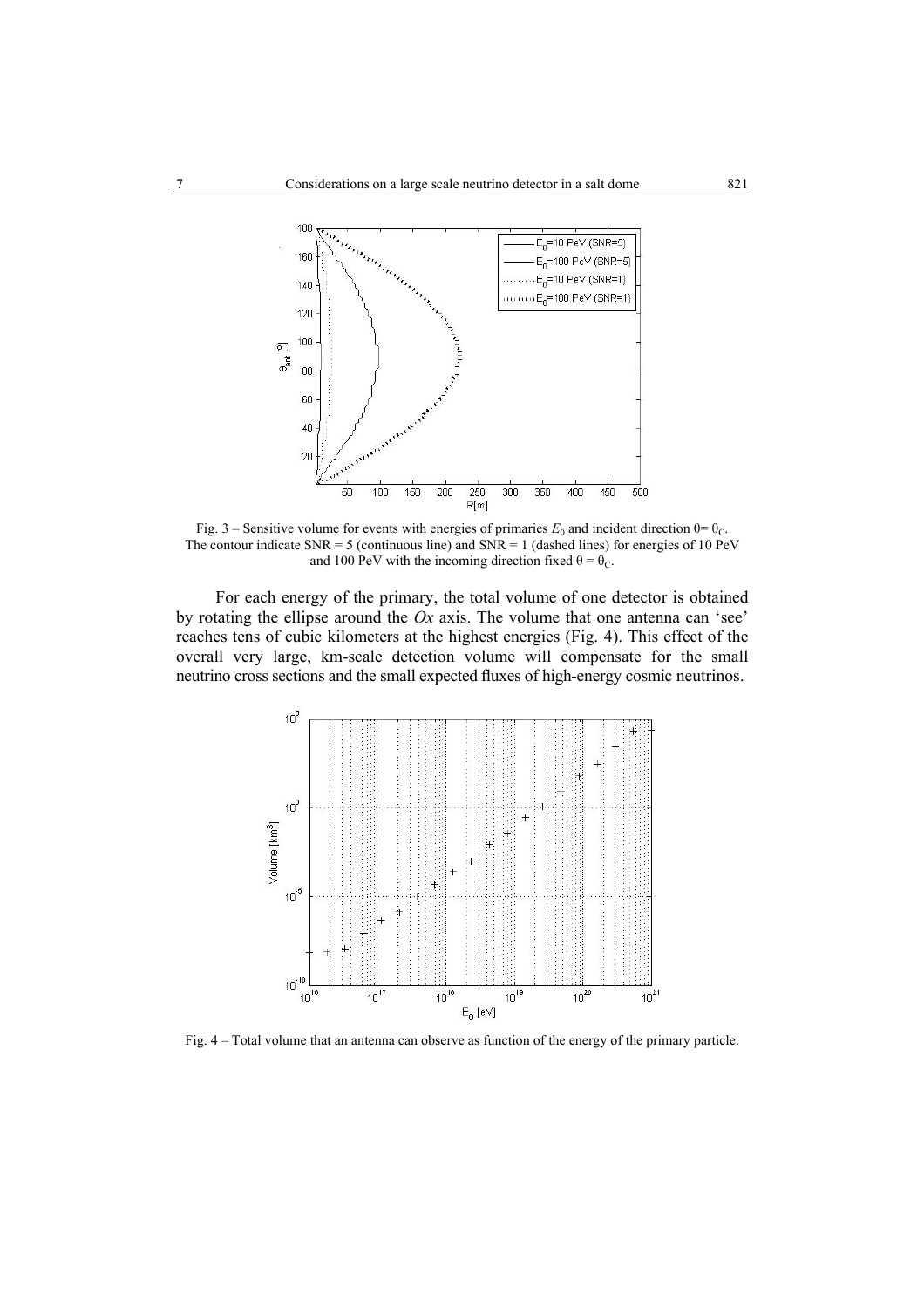## **7. CONCLUSIONS**

In this study we investigated the performances of a radio Cherenkov neutrino detector in natural salt. We presented the basic structure of the detector and we analyzed the characteristics of the radio signal on its propagation from the site of the shower to the antenna. We also studied the pulse at the input of a realistic receiver. The behavior of the key instrument – radio antenna – was briefly characterized and signal-to-noise ratio (SNR) limiting situations were also presented.

In this configuration, the Glashow resonance can be observed only if the distance between the shower and antenna is less than 11 m, but only if reconstruction of the pulse is possible with a SNR equal to 1. One has to keep in mind that our analysis included the behavior of the antennas that in this case where considered to be simple dipoles. Other more performant types (as broadband conical ones) will lead to much better performances.

At higher energies of the primary particles, detection of the showers is possible at larges distances (e.g. for a particle of  $10^{17}$  eV, detection of radiation is possible 80 m away from the shower when  $SNR = 5$ , respectively 187 m when  $SNR = 1$ ).

Due to this limitation, detection of neutrino induced radio electromagnetic radiation becomes feasible only if the geometry of the detector guarantees separation between RS smaller than 80 m. From the value imposed on the SNR we concluded that only particles with energies higher than 100 PeV can be detected in this configuration.

Our results show poorer performances than the ones presented in related work. The main reason to that is, as already discussed, the antenna behavior. More to that, other propagation effects that lower the electromagnetic field amplitude (like absorptions and reflections) have been included here.

The volume that only one receiver operating at 187.5 MHz can sense is at an order of  $km^3$  for particles with energies of  $10^{19}$  eV. For lower primary energies, just a few receivers will be enough to cover for the same volume. This number indicates that enormous target masses for ultra high energy neutrinos are feasible using radio as detection mechanism.

*Acknowledgements*. A. Bădescu is the beneficiary of a grant offered by POSDRU through the POSDRU/6/1.5/S/16 contract. The research activity for this paper was supported by the Romanian Authority of Scientific Research through the 82-104/2008 (DETCOS) project.

#### REFERENCES

1. Apostu, A.M., Chirosca, Al., Gomoiu, C., Jipa, Al., Lazanu, I., Margineanu, R., Mitrica, B., Stanca, D., *Results of underground dose rates using TL detectors and preliminary TL characteristics of irradiated salt rock*, Rom. Rep. Phys., **63**, *1*, 220, 2011.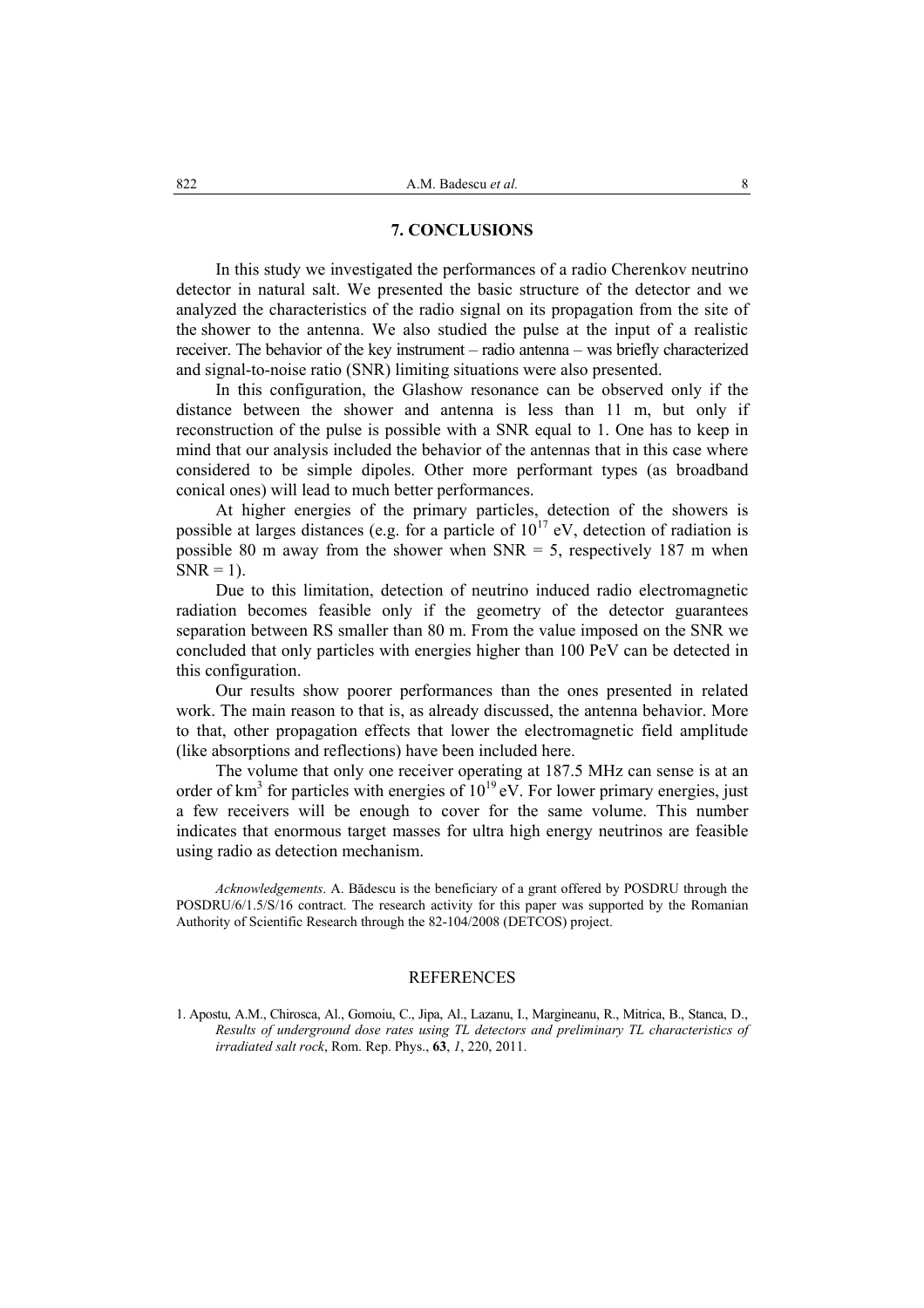- 2. Toma, G. *et al.*, *Primary energy reconstruction from the S(500) observable recorded with the Kascade-Grande detector array*, Rom. Rep. Phys., **63**, *2*, 383, 2011.
- 3. Mitrica, B. *et al.*, *Studies of the high energy muon flux in Unirea salt mine from Slanic Prahova*, Rom. Rep. Phys., **62**, *2*, 750, 2010.
- 4. Saftoiu, A., *et al.*, *Measurements of the Cosmic Muon Flux with the WILLI Detector as a Source of Information about Solar Events*, Rom. J. Phys., **56**, 664, 2011.
- 5. Waxman, E., Extra galactic sources of high energy neutrinos, New J. Phys., **6**, 140, 2004; doi: 10.1088/1367-2630/6/1/140, 2004.
- 6. Zuber, K., Neutrino physics, ed. Taylor &Francis, London, 2004.
- 7. Kravchecko, I., Cooley, C., Hussain, S., *et al.*, *RICE Limits on the Diffuse Ultra-High Energy Neutrino Flux*, Phys. Rev. D, **73**, 082002, 2006.
- 8. Connolly, A., Goodhue, A., Miki, C., *et al.*, *Measurements of radio propagation in rock salt for the detection of high-energy neutrinos*, Nucl. Instr. and Meth. A, **599**, *2–3*, 184–191, 2009.
- 9. Van den Berg, A., Breunese, J.N., Brouwer, J. *et al.*, in *KVI Annual Report*, 2004, viewable 01.10.2010; https://www.kvi.nl/~annrep/homepage.html.
- 10. Sun, S.Y., Chen, P., Huang, M., *Simulation of the Event Reconstruction of Ultra High Energy Cosmic Neutrinos with Askaryan Radio Array*, arXiv:1002.0023v1, 2010.
- 11. Askaryan, G., *Excess negative charge of electron-photon shower and the coherent radiation originating from it. Radiorecording of showers under the ground and on the moon*, Sov. Phys. J. Phys. Soc. Japan, **17**, Suppl. A-III, 257-9, 1962.
- 12. Zas, E., Halzen, F., Stanev, T., *Electromagnetic pulses from high energy showers: Implications for neutrino detection*, Phys. Rev. D, **45**, 362–376, 1992.
- 13. Alvarez-Muniz, J., Zas, E., *The LPM effect for EeV hadronic showers in ice: implications for radio detection of neutrinos*, Phys. Lett. B **434**, 396–406, 1998.
- 14. Alvarez-Muniz, J., Vazquez, R.A., Zas, E., *Characterization of neutrino signals with radiopulses in dense media through the LPM effect*, Phys. Rev D, **61**, 023001, 1999.
- 15. Alvarez-Muniz, J., Vazquez, R.A., Zas, E., *Calculation Methods for Radio Pulses from High Energy Showers*, Phys. Rev. D, **62**, 063001, 2000.
- 16. Landsman, H., Ruckman, L., Varner, G.S. et al., *AURA A radio frequency extension to IceCube*, Nucl. Instr.and Meth. A, **604**, *1–2*, S70–S75, 2009.
- 17. Bădescu, A.M., Săftoiu A., Fratu, O., *et al.*, *Radio technique for investigating high energy cosmic neutrinos*, Rom. Rep. Phys**., 64**, 281–293, 2012.
- 18. Kravchenko, I., Frichter, G.M., Miller, T., *et al.*, *Limits on the ultra-high energy electron neutrino flux from the RICE experiment*, Astropart. Phys., **20**, 195–213, 2003.
- 19. Gorham, P. W., Saltzberg, D., Field, R., *Accelerator Measurements of the Askaryan effect in Rock Salt: A Roadmap Toward Teraton Underground Neutrino Detectors*, Phys. Rev. D, **72**, 023002, 2005.
- 20. Hartmann, B., *Reconstruction of Neutrino-Induced Hadronic and Electromagnetic Showers with the ANTARES Experiment*, arXiv:astro-ph/0606697v1, 2006.
- 21. Alvarez-Muniz, J., Marques, E., Vazquez, R.A., Zas, E., *Coherent radio pulses from showers in different media: A unified parameterization*, Phys. Rev. D, **74**, 023007, 2006.
- 22. Lusczeka, E.R., *Radio Pulse Emission in Air Showers and Dense Media*, 29<sup>th</sup> International Cosmic Ray Conference Pune, India, 2005 p. 331.
- 23. Milincic, R., Gorham, P.W., Saltzberg, D., *et al.*, *Measurements of Coherent Cherenkov Radiation in Rock Salt: Implications for GZK Neutrino Underground Detector*, arXiv:astroph/0503353v2, 2005.
- 24. Gorham, P.W., Saltzberg, D., Odian, A. *et al.*, *Measurements of the suitability of large rock salt formations for radio detection of high-energy neutrinos*, Nucl. Instrum. Meth. A, **490**, *3*, 476–491, 2002.